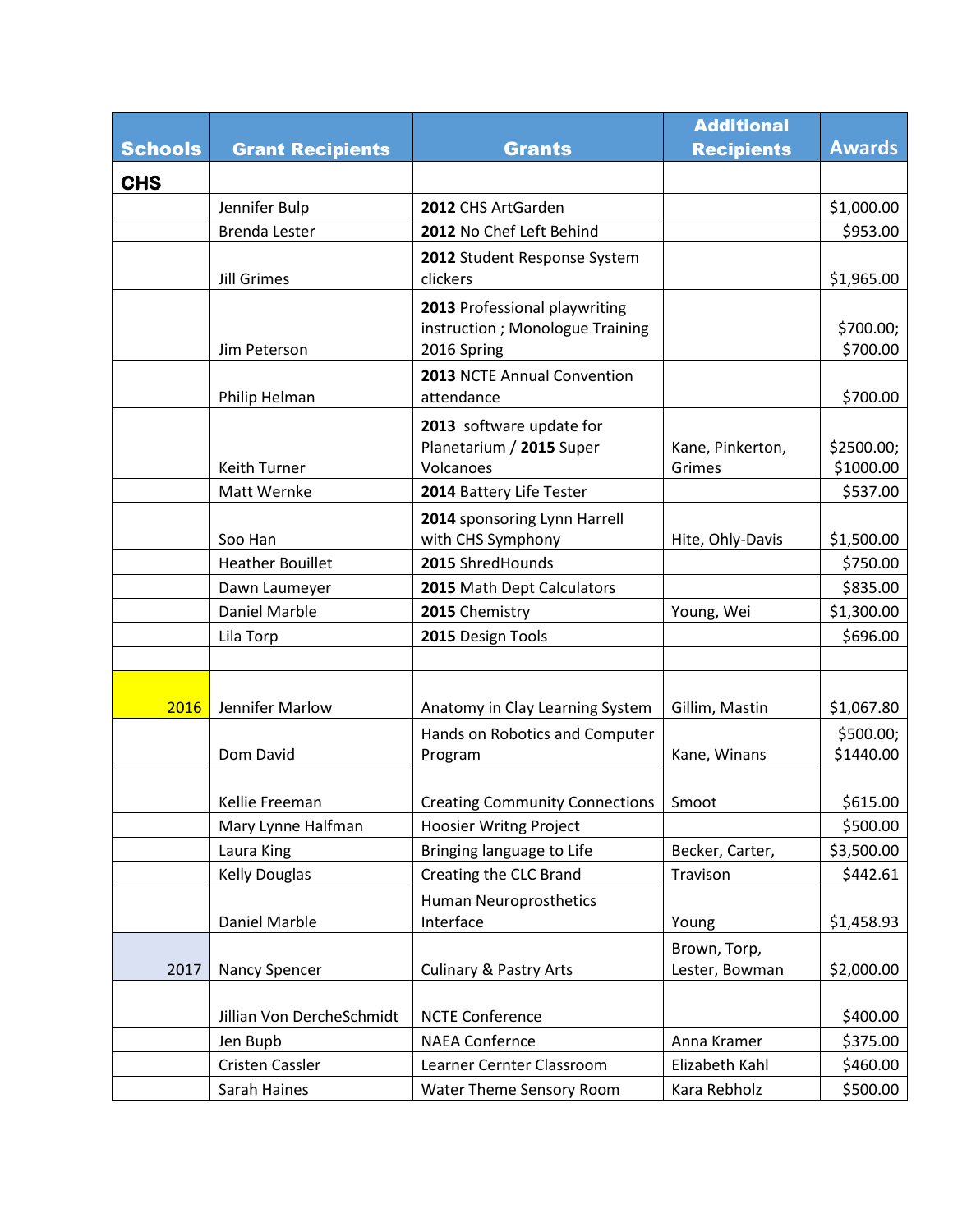|                      |                        | Professional Musicians Side by                                    | Kyle Young, Andrew                                                  |            |
|----------------------|------------------------|-------------------------------------------------------------------|---------------------------------------------------------------------|------------|
|                      | Mike Pote              | Side                                                              | Cook, Chris Kreke                                                   | \$700.00   |
|                      | Paige Wehr             | I Can See Clearly Now                                             | <b>Wendy Bass</b>                                                   | \$700.00   |
|                      | <b>Kelly Douglas</b>   | To Graduation and Beyond                                          |                                                                     | \$700.00   |
|                      |                        |                                                                   |                                                                     |            |
|                      | Will Ellery            | Swiveling Through the Classroom                                   |                                                                     | \$660.00   |
| 2018                 | Angelika Becker        | Read More Know More                                               |                                                                     | \$700.00   |
|                      | Daniel Marble          | <b>Equipment for Nuerophysiology</b><br>Investigations            |                                                                     | \$700.00   |
|                      | Dana James             | <b>Exploring Opportunity through</b><br><b>Sensory Regulation</b> |                                                                     | \$694.00   |
|                      |                        | Historic Journey Cross Cultureal                                  |                                                                     |            |
|                      | <b>Justin Quick</b>    | Connections                                                       | Browner                                                             | \$600.00   |
|                      | Nicholas Carter        | <b>Updating ServSafe instruction</b><br>materials                 | Spencer, Lester                                                     | \$1,417.21 |
| <b>Carmel Middle</b> |                        |                                                                   |                                                                     |            |
|                      | Sarah Mindham          | 2014 iPad for Teacher                                             |                                                                     | \$700.00   |
|                      | Laurie McFall          | 2015 Stability Balls                                              |                                                                     | \$675.00   |
|                      | Rebecca Owens          | 2014 Senaory Room Equipment                                       |                                                                     | \$700.00   |
|                      |                        |                                                                   | Belbutoski,<br>Houlihan, Huhta,                                     |            |
|                      | Kristen Taylor         | 2015 Full Steam Ahead                                             | Kehoe                                                               | \$1,000.00 |
|                      | <b>Matt Moeller</b>    | 2015 Go Pro                                                       |                                                                     | \$695.00   |
|                      | Carli Worthman         | 2015 MakerSpace                                                   | Leffler, Peterson                                                   | \$1,000.00 |
| 2016                 | Danielle Nichols       | Resource Classroom Ipad                                           |                                                                     | \$436.50   |
|                      | Rebecca Owens          | Mindlessness with a Purpose                                       |                                                                     | \$129.00   |
|                      | Nathan Lorey           | Communications, Presentation,<br>and Promunciation Training       |                                                                     | \$700.00   |
|                      | Peggy Lehman           | <b>Worshop Economics</b>                                          |                                                                     | \$700.00   |
| 2017                 | Rebecca McElhannon     | <b>Midwest Clinic Convention</b>                                  | Drabyn                                                              | \$1,000.00 |
|                      | <b>Steff McCourt</b>   | Internship at Center for Teaching<br>and Learning Atwell          |                                                                     | \$700.00   |
|                      | Kristen Taylor         | <b>ISTE Conference</b>                                            |                                                                     | \$348.00   |
|                      |                        | Autentic Consisitent Fitness                                      |                                                                     |            |
| 2018                 | <b>Hilary Mackemer</b> | Testing                                                           | Dunn, Shideler                                                      | \$763.00   |
|                      | Lizz Fields            | Sensory Loss and Literature                                       | Eastes, Romano                                                      | \$1,271.69 |
|                      | Magan Osborn           | <b>Scholastic Magazine Choices</b>                                | Cole, Miller, Ross,<br>Dunn, Macheimer,<br>Shideler, Davis,<br>Todd | \$417.56   |
|                      |                        |                                                                   |                                                                     |            |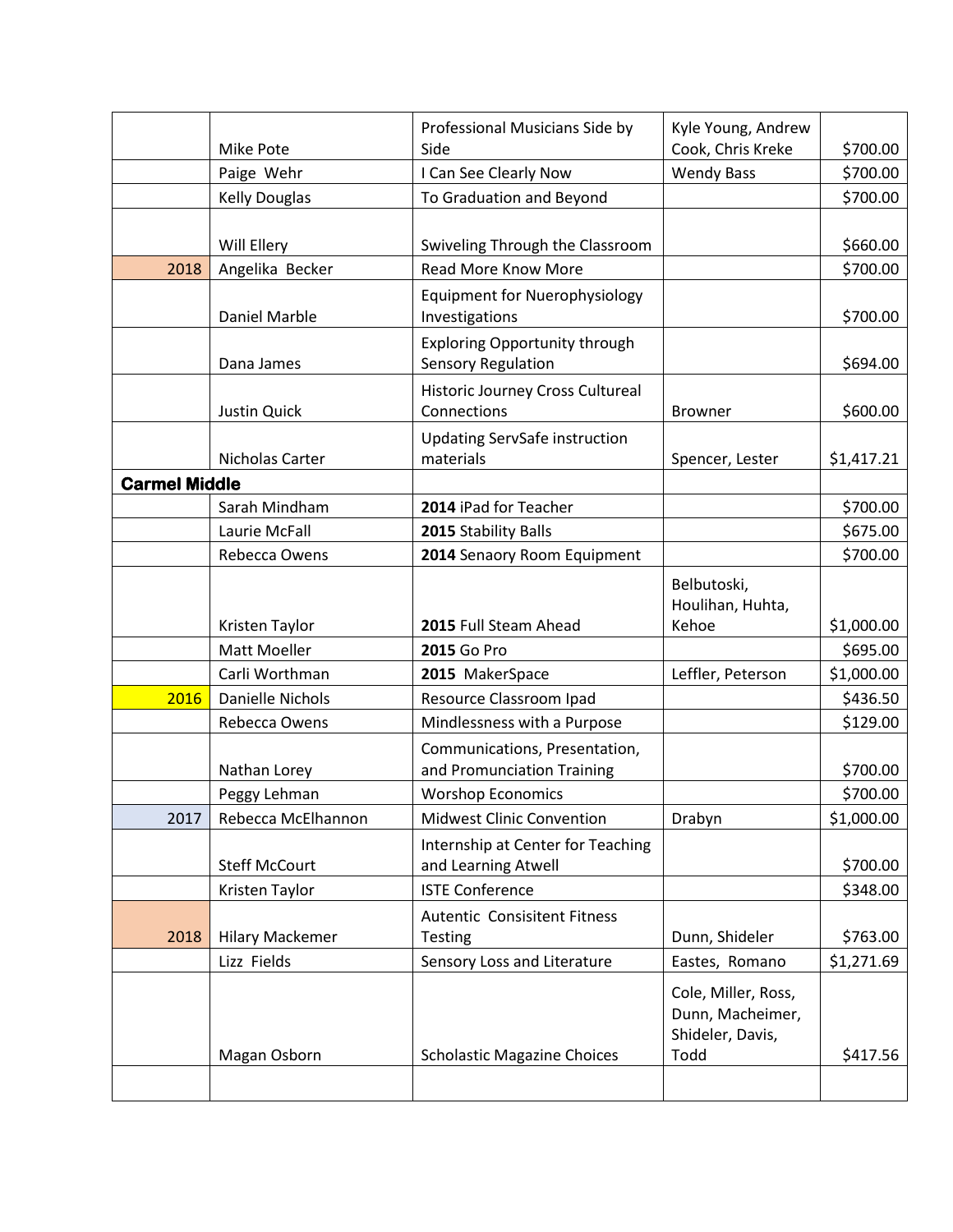| <b>Clay Middle</b> |                                     |                                              |                                                                          |            |
|--------------------|-------------------------------------|----------------------------------------------|--------------------------------------------------------------------------|------------|
|                    |                                     | 2014 iPad for Language Arts                  |                                                                          |            |
|                    | <b>Allison Martin</b>               | Teacher                                      | Moffett, Giles                                                           | \$1,280.79 |
|                    | Evan Williams                       | Go Pro                                       |                                                                          | \$500.00   |
|                    |                                     | 2014 Video Mondeling: 2014                   |                                                                          |            |
|                    | Susan Fulp                          | IPads for Science Teacher                    |                                                                          | \$1,252.00 |
|                    | Andy Simon                          | 2014 IPads for Science Teacher               |                                                                          |            |
|                    | Gretchen Smiley                     | 2014 IPads for Science Teacher               |                                                                          |            |
|                    | Amy Collins                         | iPads resource teachers 2015                 | Erin Boyce                                                               | \$800.00   |
|                    | Jackie Dorman                       | <b>2015 iPad</b>                             |                                                                          | \$400.00   |
|                    |                                     | 2015 iPad/2015 Expansion                     |                                                                          | \$400.00;  |
|                    | Sara Hodson                         | Expressions                                  | Boyce,                                                                   | \$897.00   |
|                    | Leyla Niese                         | <b>2015 iPad</b>                             |                                                                          | \$400.00   |
|                    |                                     |                                              | Smith, Kestler,                                                          |            |
|                    |                                     |                                              | Niese, Ferettie,                                                         |            |
|                    | <b>Todd Crosby</b>                  | 2015 Sensory Room                            | Jones; Piper                                                             | \$700.00   |
|                    |                                     | 2015 Vocational Activities                   | McGill, Anderson                                                         |            |
|                    | Abigail Ferrettie                   | Lifeskills                                   | Peck                                                                     | \$1,000.00 |
|                    |                                     |                                              |                                                                          |            |
|                    | Stephanie Swartzendruber            | 2015 3-D Printer                             |                                                                          | \$2,500.00 |
| 2016               | Erin Mayer                          | Math U See Materials                         | Gill, Walstrom                                                           | \$480.00   |
|                    | <b>Erin Naas</b>                    | Why Try Reilience Breakthrough<br>Curriculum | Grogg, Potter,<br>Bellamy, Janson                                        | \$499.00   |
|                    |                                     | Lucy Calkins Coaching Writing<br>Institute   |                                                                          |            |
|                    | Liz Wegner<br><b>Steffy McCourt</b> | Road to Reading                              |                                                                          | \$250.00   |
|                    |                                     |                                              |                                                                          |            |
|                    | Chris                               |                                              |                                                                          |            |
| 2017               | natbethannelauaraKleman             | Ping Pong Wellness Club                      | Carter                                                                   | \$1,500.00 |
|                    | <b>Steffy McCourt</b>               | A Long Walk to Justice                       |                                                                          | \$1,072.80 |
|                    | Anastasia Gamino                    | Non Fiction Accessible Text                  | Giles, Moffett                                                           | \$500.00   |
|                    |                                     |                                              | Mary Waistrom,                                                           |            |
|                    | Elizabeth Herman                    | Math Facts                                   | Michele Grace                                                            | \$450.00   |
|                    |                                     |                                              | Evan Snyder,                                                             |            |
|                    | Liz Wegner                          | <b>RoadTrip Nation</b>                       | Michelle Janson                                                          | \$300.00   |
|                    |                                     |                                              | Rachel Harter,<br>Gretchen Smiley,<br>Ryan Snyder, Travis<br>Ramsey, Amy |            |
|                    | <b>Stacy Arnold</b>                 | You can do the Cube                          | Collins                                                                  | \$600.00   |
|                    | Evan Snyder                         | <b>Elite Gaming Live</b>                     |                                                                          | \$1,000.00 |
| 2018               | Joshua Lowe                         | For the Love of Reading                      |                                                                          | \$200.00   |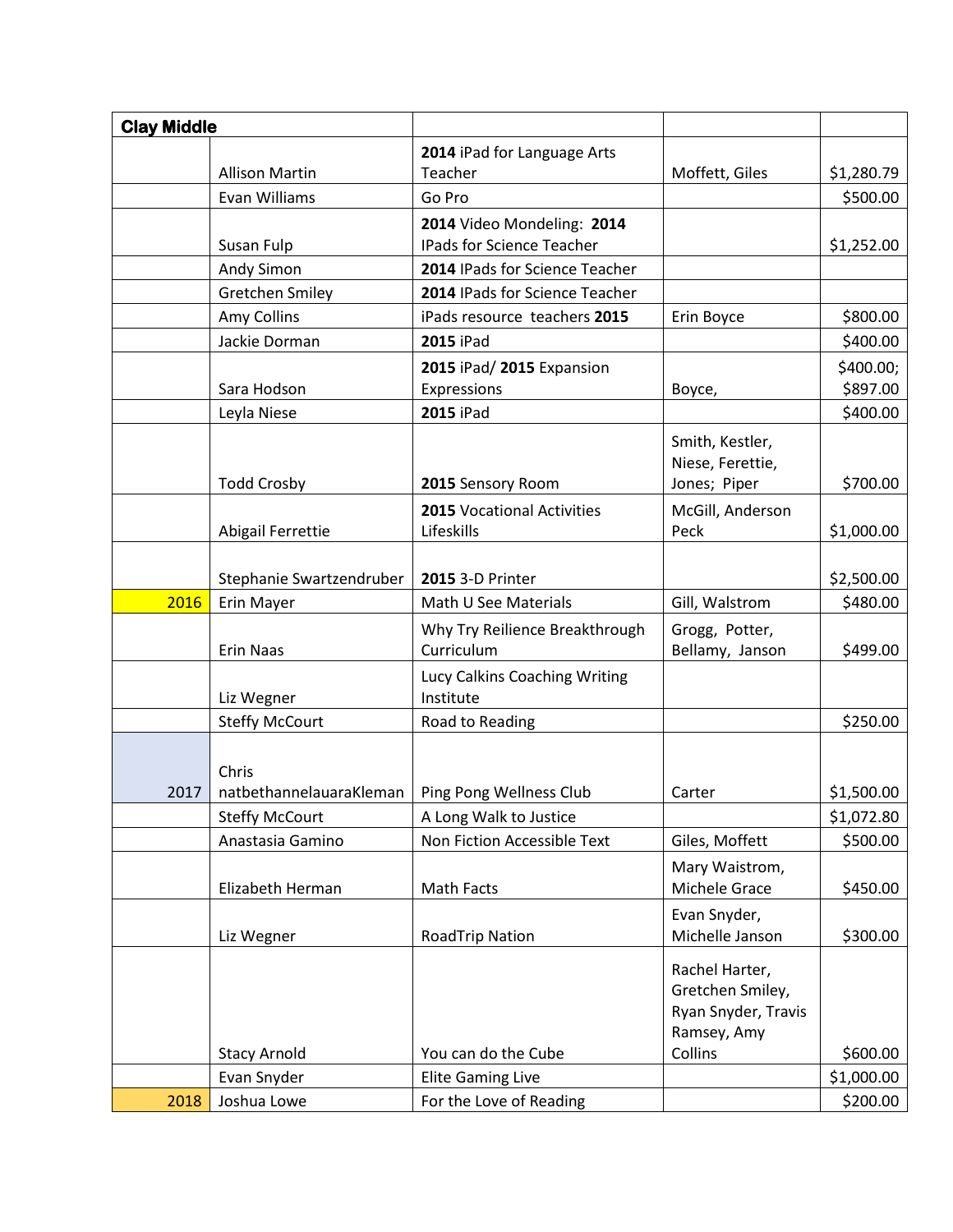|                          | Katherine Russo                  | Hands on Science                                       |                                      | \$688.80               |
|--------------------------|----------------------------------|--------------------------------------------------------|--------------------------------------|------------------------|
|                          | Heidi Stan                       | <b>FITTing in Fitness A Fitness</b><br>Rotation        | Kleman, Stopher,<br>Kenney           | \$1,102.05             |
|                          |                                  |                                                        |                                      |                        |
|                          | Stephanie Swartzendruber         | Stem Stories Chapter 2                                 | Dragash, Wegner                      | \$1,000.00             |
|                          | Evan Snyder                      | <b>Elite Gaming Live</b>                               |                                      | \$700.00               |
|                          |                                  | Books and Beyond Avid Book                             |                                      |                        |
|                          | Liz Wegner                       | Club                                                   | Snyder, Copee                        | \$750.00               |
| <b>Creekside Middle</b>  |                                  |                                                        |                                      |                        |
|                          | James Hambley                    | 2014 NASA Rocket Project                               | Hast, Bannon                         | \$538.00               |
|                          | Deb Bergman                      | 2013 African Drums Music                               | Johnson                              | \$750.00               |
|                          | Pam Irwin                        | 2012 NASA Program                                      |                                      | \$1,440.00             |
|                          |                                  |                                                        |                                      |                        |
| 2016                     | Laura Johnson                    | Creekside Café                                         |                                      | \$700.00               |
|                          |                                  |                                                        |                                      | \$2000.00;             |
|                          | <b>Rachel Sever</b>              | Makerspace; 3D printer                                 |                                      | \$2000.00              |
|                          | Becki Sendi                      | Orchestra Accompanment                                 |                                      | \$430.00               |
|                          |                                  |                                                        | Johnson, Thomas,                     |                        |
| 2017                     | Angela Miller                    | Sensory Room                                           | Drahman, Doherty                     | \$1,089.19             |
|                          | Jennifer Carson                  | Thinking on Your Feet                                  |                                      | \$519.00               |
|                          | Angela Miller                    | <b>Button Factory</b>                                  |                                      | \$362.54               |
|                          | Vanessa Cruz Martinez            | Language Learning Tourist                              |                                      | \$750.00               |
|                          | Jenny Tucker                     | <b>Exceptional Children Exceptional</b><br>Art         |                                      | \$500.00               |
|                          |                                  |                                                        |                                      |                        |
|                          |                                  |                                                        |                                      |                        |
| <b>Carmel Elementary</b> |                                  |                                                        |                                      |                        |
|                          | Rachelle Rodriguez               | 2012 Art Easels for Kindergarten                       |                                      | \$651.00               |
|                          |                                  |                                                        | McElweee, Bowling,                   |                        |
|                          |                                  | 2012 Boardmaker Studio                                 | Keen, Nickless,<br>Biltimier, Selm,  | \$515.00;              |
|                          | Alecia Larkin                    | additions; 2015 EET                                    | Harrell                              | \$490.00               |
|                          |                                  |                                                        |                                      |                        |
|                          | Abigail Ferrettie                | 2013 Bal-A-Vis-X Kit for special<br>needs motor skills | Hastings, Biltimier                  | \$844.00               |
|                          | Anne Arroyo                      | 2014 Summer Reading Program                            |                                      | \$2,000.00             |
|                          |                                  |                                                        |                                      |                        |
|                          | Rebecca Nickless<br>Sara Fernkas | 2015 Math-u-see<br>2015 Makerspace                     | Biltimier, Harrell<br>Trammell, Hall | \$699.00<br>\$1,000.00 |
|                          |                                  |                                                        |                                      |                        |
| 2016                     | <b>Tricia Wiegand</b>            | <b>Standing Work Stations</b>                          |                                      | \$1,000.00             |
|                          |                                  |                                                        | Kristen Selm, Renee                  |                        |
|                          |                                  | Supplemental Seating for                               | White, Victoria                      |                        |
| 2017                     | Amy Adams                        | <b>Student Success</b>                                 | Hreno                                | \$750.00               |
|                          | Amanda Chalas                    | Steam Makerspace                                       |                                      | \$500.00               |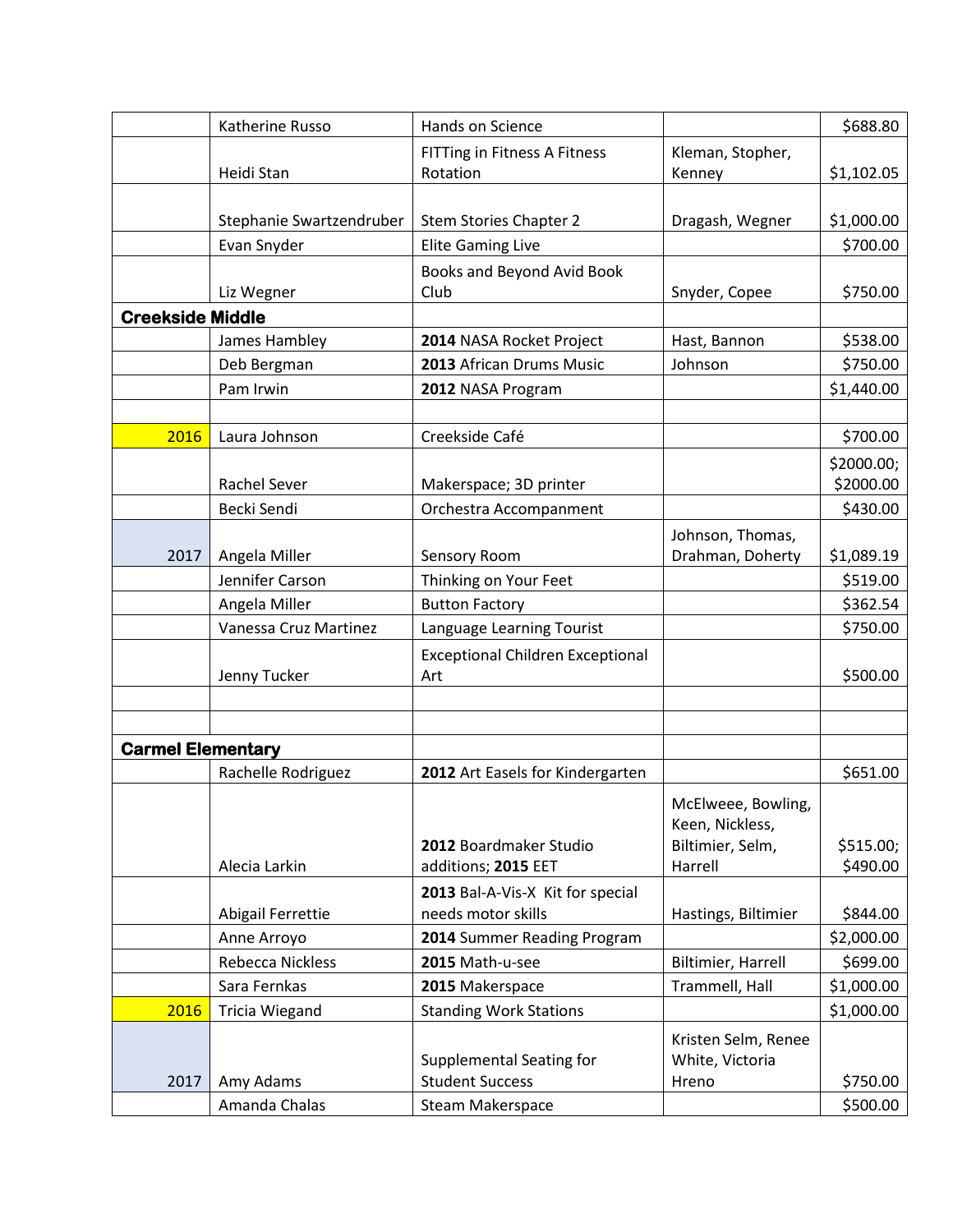|                     |                          | <b>Flexible Friends and Focus</b>   |                     |            |
|---------------------|--------------------------|-------------------------------------|---------------------|------------|
|                     | Kathryn Reel             | Friends                             |                     | \$700.00   |
|                     | <b>Tracy Hastings</b>    | Get A Grip                          |                     | \$500.00   |
|                     |                          |                                     | Biltimier, Harrell, |            |
| 2018                | Abigail Ferrettie        | <b>CES Sensory Room</b>             | Spurgeon            | \$500.00   |
|                     | Ali Lewis                | Mel's Corner Bookroom               | <b>Nickless</b>     | \$500.00   |
| <b>Cherry Tree</b>  |                          |                                     |                     |            |
|                     |                          | 2014 iPads for Art and Music        |                     |            |
|                     | Sarah Hassler            | Teachers                            | Ristow              | \$1,493.00 |
|                     | Elizabeth Oskay          | 2012 Resource                       |                     | \$706.00   |
| 2016                | Heidi Brinkman           | <b>Using Robotics</b>               |                     | \$700.00   |
|                     | Adrienne Chyba           | <b>Flexible Seating</b>             |                     | \$500.00   |
|                     | Jennifer Hagen           | Classroom Library                   |                     | \$300.00   |
|                     | Jeffrey Kirch            | <b>CSI Crime Scene</b>              |                     | \$1,500.00 |
|                     |                          |                                     |                     |            |
|                     | Chris Atkinson           | <b>ISTE Conference</b>              |                     | \$500.00   |
| 2017                | Heidi Brinkman           | Focus While You Work                | school              | \$1,600.00 |
|                     | Heidi Brinkman           | The Sticky Library                  |                     | \$250.00   |
| 2018                | Emma Bloom               | Playaway Bookpacks                  | Garber, Hiatt       | \$500.00   |
|                     | Anna Moody               | Funga! Mini Djembe Drummng          |                     | \$500.00   |
|                     |                          | <b>Supplemental Texts for Units</b> | Brinkman,           |            |
|                     | Becky Kolacki            | Study                               | Hegnauer            | \$500.00   |
| <b>College Wood</b> |                          |                                     |                     |            |
|                     |                          |                                     | Adzema, Eubank,     |            |
|                     | <b>Christine Chadd</b>   | 2013 Staff walkie talkies           | Rohrer              | \$2,000.00 |
|                     |                          |                                     | Gina Barbarto,      |            |
|                     |                          |                                     | Megan Apolzan,      |            |
| 2017                | <b>Rachael Matchett</b>  | Sensory Room Update                 | Erica Williams      | \$700.00   |
|                     |                          |                                     | Sara Hill, Tami     |            |
|                     |                          |                                     | Steele, Chirstie    |            |
|                     |                          |                                     | Lemon, Sarah        |            |
|                     | Alison Robinson          | Plots to Plate Field Trip           | Weaver              | \$100.00   |
|                     |                          |                                     | Floyd, Leonard,     |            |
|                     |                          |                                     | Olssen, Schoff,     |            |
| 2018                | <b>Bridget Walsh</b>     | Read, Lead, Succeed                 | Schneider           | \$1,100.00 |
| <b>Forest Dale</b>  |                          |                                     |                     |            |
|                     |                          | 2013 Social skill and regulation    |                     |            |
|                     | <b>Courtney Garrison</b> | interventions                       | Schoff, Garrison    | \$750.00   |
|                     |                          | 2013 Social skill and regulation    |                     |            |
|                     | Megan Schoff             | interventions; iPads                | Tenbrook, Silvius   | \$1,500.00 |
|                     | Anne Arroyo              | 2014 Summer Reading Program         |                     |            |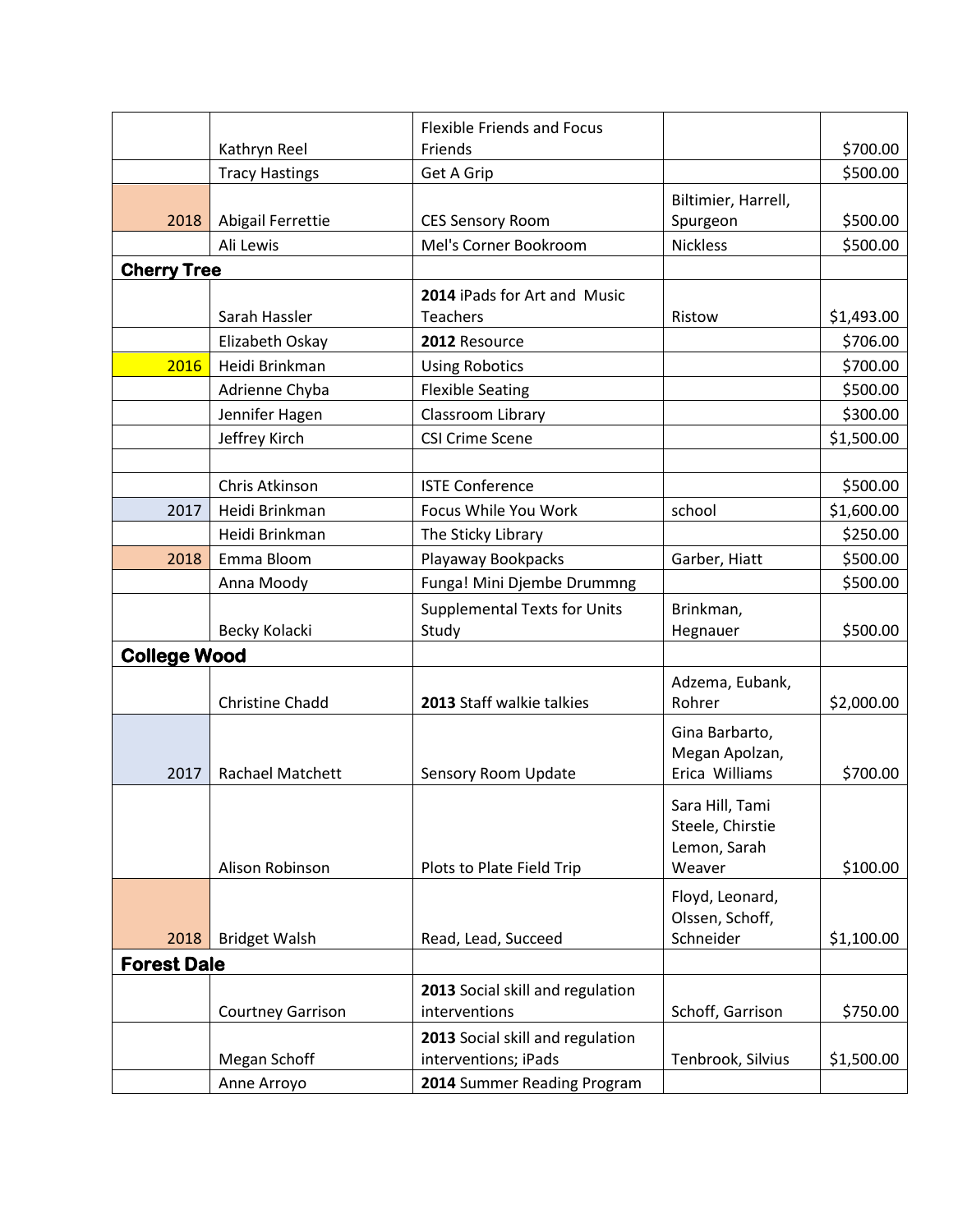|                      |                        |                                                         | Sipres, Garrison,                                                      |                     |
|----------------------|------------------------|---------------------------------------------------------|------------------------------------------------------------------------|---------------------|
|                      | <b>Jill Knowles</b>    | <b>2015 EET</b>                                         | Wren                                                                   | \$369.00            |
|                      |                        |                                                         | Boling, Gebhart,<br>Morrison, Payne,<br>Alwine, Silvius,               |                     |
|                      | Elizabeth Lyons        | 2015 Books and Bags                                     | Daggett, Knox                                                          | \$1,000.00          |
| 2016                 | Alison Wren            | Resource iPad                                           | Henderson                                                              | \$800.00            |
|                      | <b>Elizabeth Snell</b> | <b>Building Great Leaders</b>                           | Knowles, Rider,<br>Hoover, Wren,<br>Payne                              | \$900.00            |
|                      |                        | Technology in the Classroom I                           |                                                                        |                     |
|                      | Jennifer Tracey        | Pads                                                    | Grimes, Hart                                                           | \$600.00            |
| 2017                 | Natalie Deitsch        | <b>Flexible Seating Library</b>                         | Chen, school                                                           | \$1,600.00          |
|                      | Meredith Wood          | Playing is Learning                                     | Lisa Baker,<br>Elizabeth Brown,<br>Beth Larson,<br><b>Richard Liou</b> | \$700.00            |
|                      | Lisa Baker             | <b>Fluoresce Lights Covers</b>                          |                                                                        | \$150.00            |
| 2018                 | Cara Krueger           | Sensory Room Improvement                                | Tracey, Grimes,<br>Garrison                                            | \$1,100.00          |
|                      | <b>Elizabeth Snell</b> | Reading Workshop                                        | Payne, Rider, Wren                                                     | \$500.00            |
|                      |                        |                                                         | Arnold, Getz, Kay,                                                     |                     |
|                      | Katie Bundy            | 5th Grade Novel Sets                                    | Weaver                                                                 | \$500.00            |
|                      | Amy Morrison           | <b>Supporting RUOS Series Book</b><br>Club              | Geibhart, Britt,<br>Goodwin                                            | \$500.00            |
| <b>Mohawk Trails</b> |                        |                                                         |                                                                        |                     |
|                      | Jordan Cole            | 2014 Pedometers for School                              | Lukes                                                                  | \$500.00            |
|                      | Laurie Hayes           | 2014 Step into Books/2015<br><b>Writing Click legos</b> | Panschar,<br>Rumschiag,<br>Traupman;<br>Campbell,<br>Rumschlag         | \$1272.00;<br>\$840 |
|                      | Lisa Sullivan          | 2014 iPad for Music Teacher                             | <b>Barajas</b>                                                         | \$1,494.00          |
|                      |                        |                                                         | Yoder, Russ,<br>Hastings, Fagan,                                       |                     |
| 2016                 | Sara Agee              | <b>Sensory Success</b>                                  | Joest                                                                  | \$1,840.83          |
| 2017                 | <b>Beth Anderson</b>   | Wiggle While Yo work                                    | school                                                                 | \$1,600.00          |
|                      | Jamie Henderson        | <b>SEL Library</b>                                      | Elizabeth Anderson,<br>Lindsey Yoder                                   | \$500.00            |
| 2018                 | Kristin Arnold         | Sensory Regulation For<br><b>Elementary Students</b>    | Anderson, Hastings,<br>Agee                                            | \$400.00            |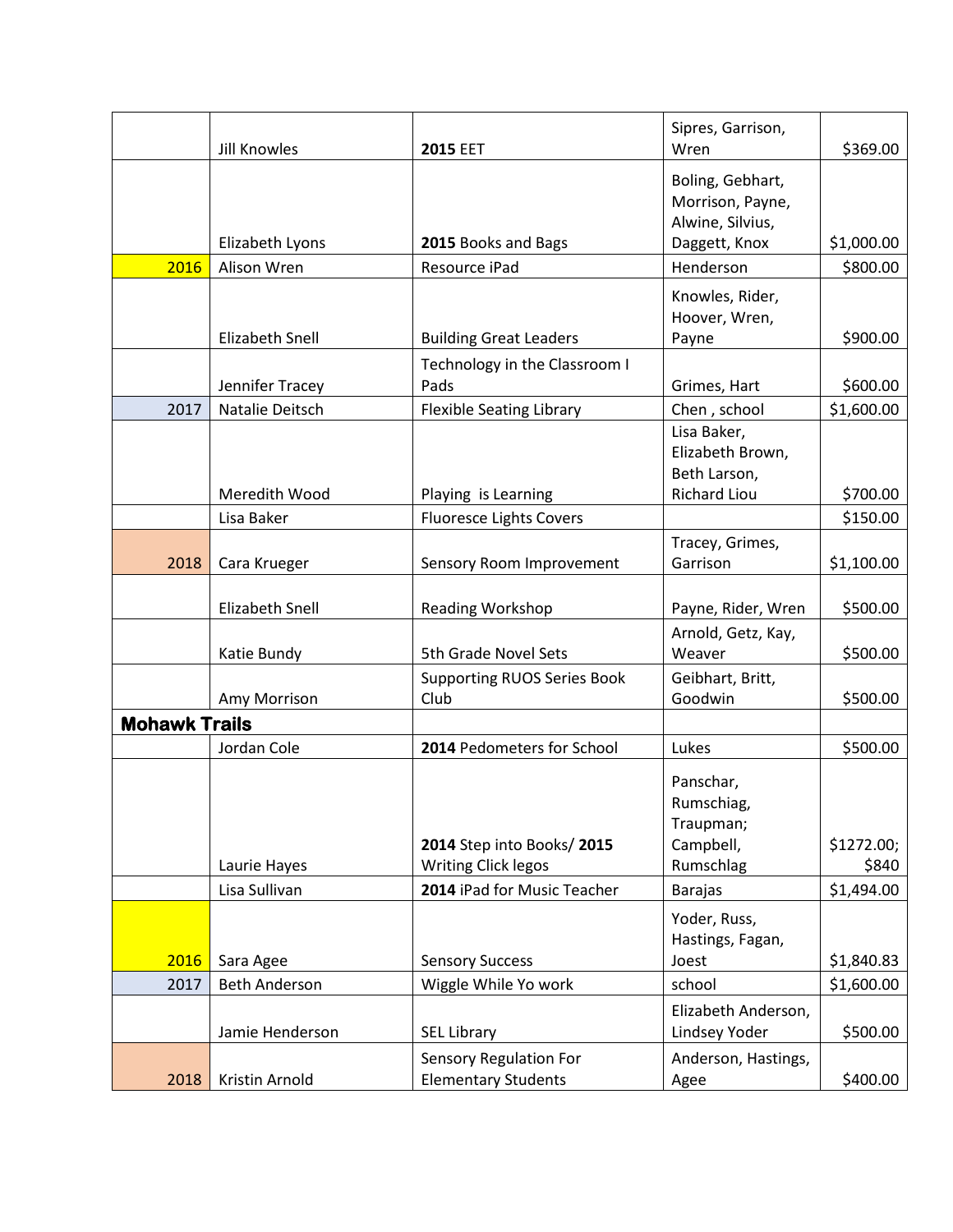|                     |                        |                                                              | Stone, Traupman,    |            |
|---------------------|------------------------|--------------------------------------------------------------|---------------------|------------|
|                     | Kathleen Davis         | One Grade One Book                                           | Fearrin             | \$397.44   |
|                     | Hella Rumschlag        | <b>Check out Great Outdoors!</b>                             |                     | \$443.90   |
| <b>Orchard Park</b> |                        |                                                              |                     |            |
|                     |                        | 2014 Classroons and Staff Walkie                             |                     |            |
|                     | Jennifer Penix         | <b>Talkies</b>                                               |                     | \$2,000.00 |
|                     | <b>Kristine Amick</b>  | 2014 Headsets with Microphones                               |                     | \$402.00   |
|                     | Casey Wright           | 2014 ePortfolio                                              |                     | \$297.00   |
|                     | Landon Buesching       | 2014 PE equipment for School                                 |                     | \$2,000.00 |
|                     | <b>Beth Larson</b>     | 2014 Therapy Balls                                           | Moyer               | \$550.00   |
|                     | Anne Arroyo            | 2014 Summer Reading Program                                  |                     | \$2,000.00 |
|                     |                        |                                                              | Schulenborg,        |            |
|                     |                        | 2015 (4) Orton Gillingham                                    | Owens, Fisher, Biek |            |
|                     | Roxanne Roseman        | Training                                                     | Young, Conley       | \$2,000.00 |
|                     | <b>Beth Larson</b>     | 2015 Craft Supplies                                          |                     | \$200.00   |
|                     | Kellie Flager          | 2015 Makerspace                                              |                     | \$1,000.00 |
|                     | Becky Kolacki          | <b>Alternative Seats</b>                                     | Adams, Larson       | \$1,500.00 |
|                     | Jennafer Adams         | Math U See                                                   |                     | \$700.00   |
|                     |                        | QuakenBOOKS a Student Run                                    |                     |            |
| 2016                | Elizabeth Quakenbush   | Bookstore                                                    |                     | \$1,000.00 |
|                     |                        |                                                              |                     | \$350.00;  |
|                     |                        |                                                              | Russ; Davis,        | \$200.00;  |
|                     | Jennafer Adams         | 2015, 2016 Math U See; EET                                   | Johnson             | \$1472.00  |
|                     | Dave Wasemann          | <b>Literacy Scaffolding</b>                                  |                     | \$200      |
| 2017                | <b>Kelly Sharkey</b>   | <b>Structured Work Systems</b>                               | <b>Bateson</b>      | \$400.00   |
|                     | <b>Kellie Flager</b>   | <b>Concious Discipline</b>                                   | Laura Hunter        | \$750.00   |
|                     |                        | QuakenBOOKS a Student Run                                    |                     |            |
|                     | Elizabeth Quakenbush   | Bookstore                                                    |                     | \$500.00   |
|                     |                        | <b>Social Emotional Learning</b>                             |                     |            |
|                     | Tao Swetzer            | <b>Through Mindfulness</b>                                   | Dani Lafferman      | \$500.00   |
|                     |                        | <b>Survuval Stories and Character</b>                        |                     |            |
| 2018                | Laura Czerwionka       | Changes                                                      | Amick               | \$450.00   |
|                     |                        | <b>Making Sensory Room</b>                                   | Larson, Murphy,     |            |
|                     | <b>Madison Shaffer</b> | Sensational                                                  | Nagy, Doan, Adams   |            |
|                     |                        | <b>High Interest Low Readability</b><br><b>Books for ELN</b> |                     |            |
|                     | <b>Holly Graziano</b>  |                                                              |                     | \$297.98   |
|                     | Julia Walker           | Equipment for Growing Orff<br>Ensemble                       |                     | \$707.00   |
|                     | Sarah Costa            | Tell Me Using AAC                                            | Jackson             | \$230.00   |
|                     | Landon Buesching       | <b>Cub Wars Equipment</b>                                    | Walker              | \$399.76   |
|                     |                        |                                                              |                     |            |
|                     | Elizabeth Quakenbush   | QuakenBOOKS a Student Run<br>Bookstore                       | Flager              | \$700.00   |
|                     |                        |                                                              |                     |            |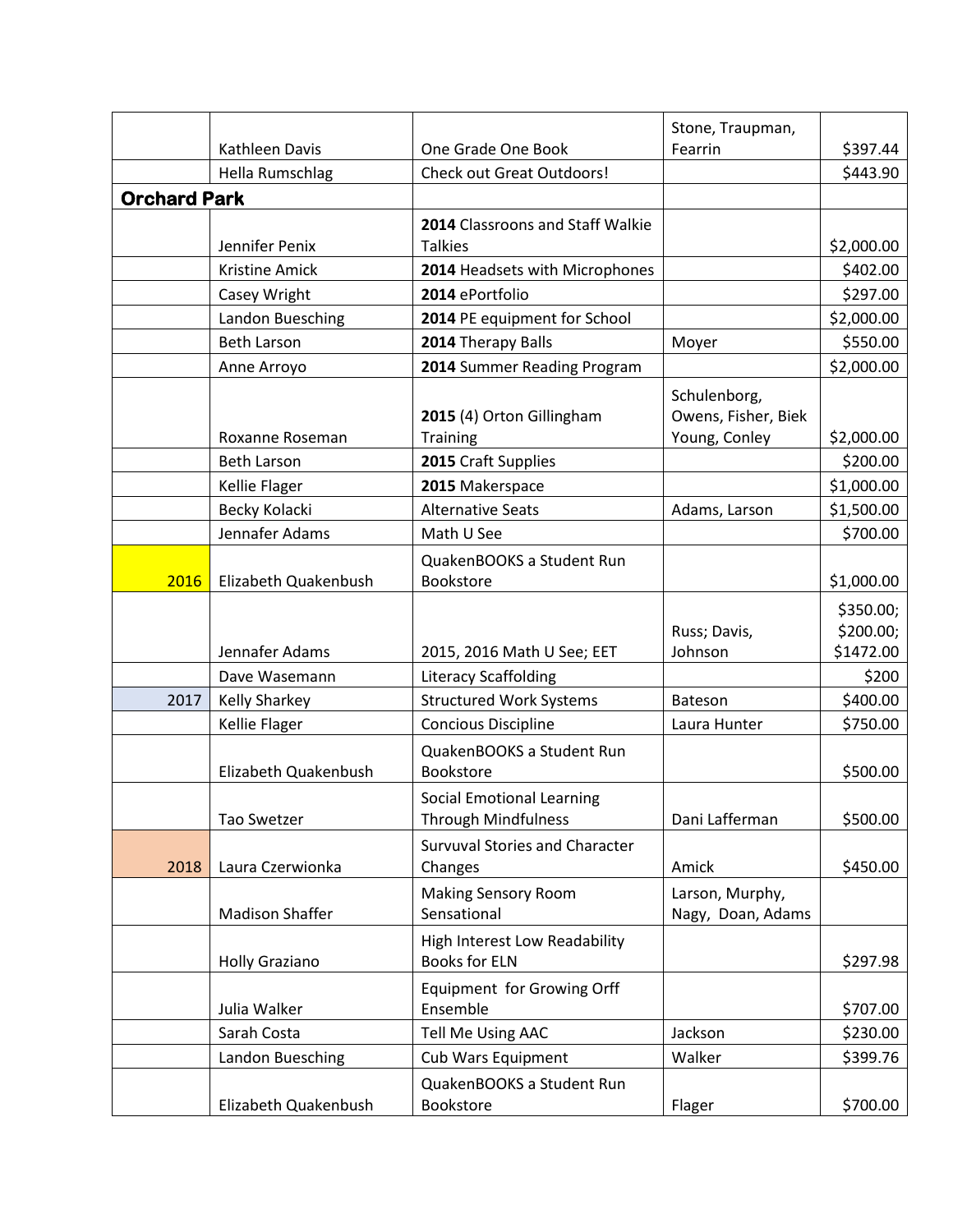| <b>Prairie Trace</b> |                          |                                                                               |                                            |                     |
|----------------------|--------------------------|-------------------------------------------------------------------------------|--------------------------------------------|---------------------|
|                      | Sarah Awe                | 2014 Yearbook for School<br>IXL web-based program to<br>enrich; Boogie Boards |                                            | \$1,900.00          |
|                      | Leanne Matthews          | 2013 IXL web-based program to<br>enrich ; 2015 Boogie Boards                  |                                            | \$650.00;<br>\$1500 |
|                      | <b>Elizabeth Peasley</b> | 2013 IXL web-based program to<br>enrich                                       |                                            |                     |
|                      | <b>Holly Vantreese</b>   | 2014 Webcams; 2015 Orton<br>Gillingham                                        |                                            | \$500.00            |
|                      | Lauren Burke             | 2014 Webcams; 2015 Orthon<br>Gillingham                                       | Doran, Hehner,<br>Dragash,                 | \$500.00            |
|                      | Cheryl Beard             | 2014 Expression Tool; Sensory<br>Room                                         | DiMaggio, Etchison,<br>Herring             | \$1,196.00          |
|                      | Jennifer Marshall        | 2014 Orton Gillingham Math<br><b>Training</b>                                 | Scholer                                    | \$448.00            |
|                      | Jill Smith / Shipp       | 2013 After School remedial<br>program ISTEP/2015 Boogie<br><b>Boards</b>      |                                            | \$1000.00;<br>\$750 |
|                      | Christine Crippin        | <b>2015 iPad</b>                                                              |                                            | \$400.00            |
|                      | Amanda Dillon            | 2015 Orton Gillingham Training                                                | Rebecca Kieffer                            | \$1,000.00          |
|                      | Jessica Niccum           | <b>2015 iPad</b>                                                              |                                            | \$400.00            |
| 2016                 | <b>Christina Herring</b> | Nearpod                                                                       | Doran, Szymanski                           | \$120.00            |
|                      | Sarah Awe                | Mathalicious                                                                  |                                            | \$320.00            |
|                      | Lyle Gernert             | Nearpod                                                                       | Smith, Whisler,<br>Knuttel, Awe            | \$600.00            |
|                      | Sandi Johnson            | National Rocket Competition                                                   | Matthews                                   | \$696.10            |
|                      | Jennifer Marshall        | <b>Alternative Seating</b>                                                    | Beard, Gordon,<br>Crippin, Shipp,          | \$1,500.00          |
| 2017                 | <b>Courtney Davis</b>    | Osmo                                                                          | Harding, Peasley,<br>Rohr, Swart           | \$1,275.00          |
|                      | <b>Holly VanTreese</b>   | <b>Differential Math</b>                                                      | Alexander,<br>Davisson Dillon              | \$1,500.00          |
|                      | Jen Marshall             | ISTE: Epicienter of Edtech                                                    | Laura Alexander,<br>Holly Vantreese,       | \$500.00            |
|                      | Denise Dragash           | <b>Stem Stories Students</b>                                                  | Stephanie<br>Swartzendruber, Liz<br>Wegner | \$1,030.00          |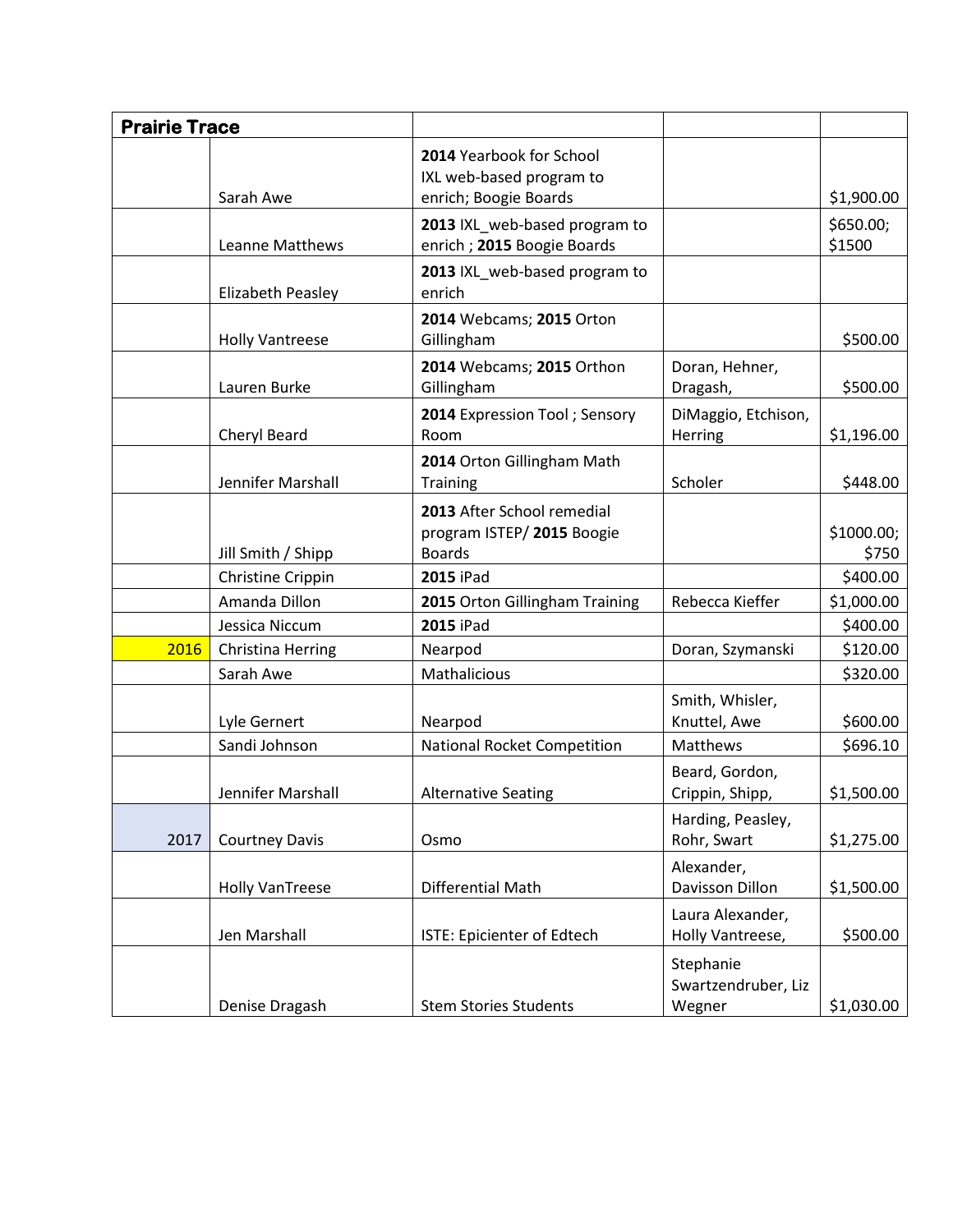|                     | Lyle Gernert             | Nearpod Interactive<br>presentations                     | Rachel Knuttel,<br>Carly Glickman,<br>Sarah Awe, Stew<br>Smith, Amber<br>Whisler | \$350.00             |
|---------------------|--------------------------|----------------------------------------------------------|----------------------------------------------------------------------------------|----------------------|
|                     |                          | Early Childhoon Fundamental                              |                                                                                  |                      |
|                     | Jen Marshall             | Skill Intervention                                       | <b>Holly Vantreese</b>                                                           | \$435.00             |
|                     | Jill Schipp              | Keyboarding without tears                                |                                                                                  | \$1,000.00           |
| 2018                | Cheryl Beard             | <b>Weighted Tools</b>                                    |                                                                                  | \$720.00             |
|                     | Sara Harding             | Lead and Read Book Clubs                                 | Edwards, Cason,<br>Feuer, Hartsock                                               | \$750.00             |
|                     | Jenn Marshall            | <b>Supplemental Texts for Calkins</b>                    | Etchison.                                                                        |                      |
|                     | Jill Schipp              | Reading<br>Safety First                                  | Addleman, Green                                                                  | \$217.00<br>\$720.00 |
|                     | Sarah Awe                |                                                          |                                                                                  |                      |
|                     | Samantha Gaw             | Play with Purpose<br><b>Communitcating Understanding</b> | Gaw, Glickman<br>Peasely, Awe,<br>Glickman, Edwards,<br>Scholar, Swart,<br>Feuer | \$320.00<br>\$312.00 |
|                     |                          |                                                          |                                                                                  |                      |
| <b>Smoky Row</b>    |                          |                                                          |                                                                                  |                      |
|                     | <b>Ross Miller</b>       | 2014 MindWare Keva Planks                                | Johnson, Matters,<br>Dillon                                                      | \$1,500.00           |
|                     | Kristen Cannady          | 2013 Boogie Boards                                       | Bardley, Dillon,<br>Trenshaw                                                     | \$960.00             |
|                     | <b>Tamera Dillon</b>     | 2014 MindWare Keva Planks<br>2013 Boogie Board           |                                                                                  |                      |
|                     | Amy Satkoski             | 2015 Radios                                              |                                                                                  | \$1,998.00           |
| 2016                | <b>Elizabeth Elliott</b> | <b>Standing Desk</b>                                     | Satkoski, Barrett                                                                | \$1,000.00           |
|                     | Dawn Matters             | <b>Building 21st Skills Makerspace</b>                   | Gerth, Bradley,<br>Plumb, Cannady,                                               | \$1,481.00           |
|                     | Tammara Dillon           | <b>Flexible Seating</b>                                  | Trenshaw, Bardley,<br>David                                                      | \$1,463.00           |
| 2017                | <b>Stacey Summers</b>    | Seating to Optimize Student<br>Achievemnt                | Schell, Selvio,<br>Grzeskowiak                                                   | \$500.00             |
|                     | Kristen Cannady          | Two Techie Teachers take<br>Chicago                      | <b>Catherine Staples</b>                                                         | \$500.00             |
|                     | Amy Satkoski             | Google Expedition Taking us<br>Places                    |                                                                                  | \$850.00             |
| 2018                | Tamara Dillon            | World Language Picture Books                             | Towle                                                                            | \$500.00             |
| <b>Towne Meadow</b> |                          |                                                          |                                                                                  |                      |
|                     | Lynne Payne              | 2014 Stability Balls                                     | Moser, Higgins,<br>McDonald, Kolacki                                             | \$350.00             |
|                     |                          |                                                          |                                                                                  |                      |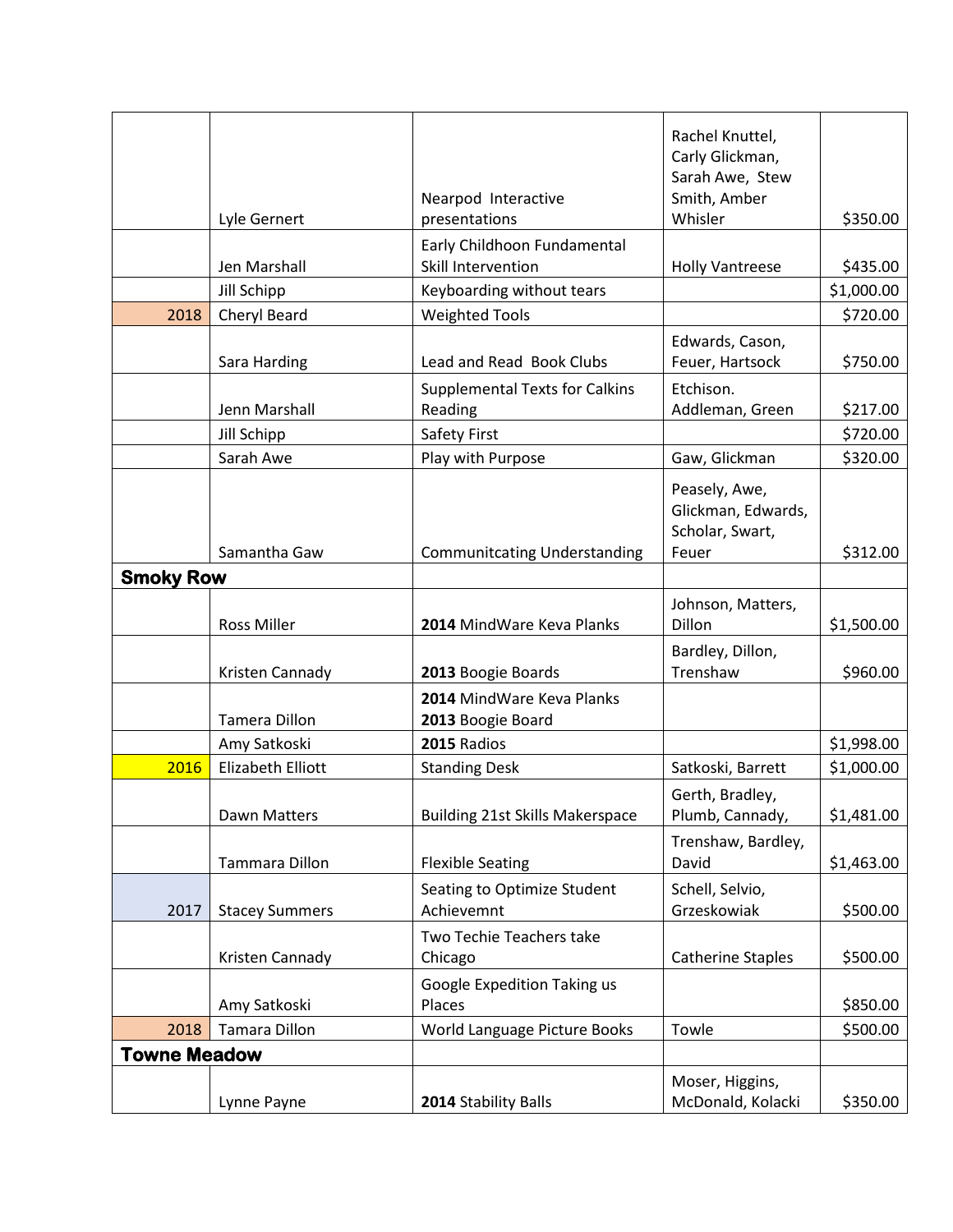|                  | Kyle Schulenborg                  | 2014 iPad for teacher /2015 I<br>Tech                                       |                                                                                                                                                            | \$538.00;<br>\$700     |
|------------------|-----------------------------------|-----------------------------------------------------------------------------|------------------------------------------------------------------------------------------------------------------------------------------------------------|------------------------|
| 2016             | <b>Heather Banks</b>              | Lucy Calkins Coaching Writing<br>Institute                                  |                                                                                                                                                            | \$1,500.00             |
|                  | <b>Catherine Staples</b>          | Two Techie-Teachers Take Denver                                             |                                                                                                                                                            | \$1,400.00             |
|                  | Josie McKay                       | <b>STEM Enrichment Kits</b>                                                 |                                                                                                                                                            | \$635.10               |
|                  |                                   | <b>Teaching Literacy Through</b>                                            |                                                                                                                                                            |                        |
| 2017             | Josie McKay                       | <b>Different Perspectives</b>                                               |                                                                                                                                                            | \$500.00               |
|                  | <b>Catherine Staples</b>          | <b>Google Greatness Certified</b>                                           | Kristen Cannady,<br>Cristen Cassler, Lisa<br>Carroll, Scott Chelli,<br>Jeff Chou, Courtney<br>Davis, Lizzie<br>Herman, Ellie<br>Hutchins, Lesley<br>Kariuk | \$250.00               |
|                  | Chris Lanham                      | Makerspace                                                                  | linda Bladwin,<br>Kristen Edwards,<br>Jamie Deeter,<br><b>Catherine Staples</b>                                                                            | \$550.00               |
|                  | Anne Fellegy                      | <b>Alternative Seating For Teachers</b><br>Checkout                         | Linda Smith, Tina<br>Galle, Lindsey<br>Putman                                                                                                              | \$1,000.00             |
| 2018             | Amanda Galle                      | Just Right Independent level<br><b>Books</b>                                | Putman, Murer,<br>Merrick                                                                                                                                  | \$500.00               |
| <b>West Clay</b> |                                   |                                                                             |                                                                                                                                                            |                        |
|                  | Amy Bannister<br>Elizabeth Howard | 2014 5th grade Lemonade Day<br>equipment<br>2014 Study Impressionist Period | Gilmore, Patino,<br>McCreary, King,<br>Butz,<br>Edwards                                                                                                    | \$1,382.00<br>\$690.00 |
|                  | Suzie Butz                        | Getting to the Core                                                         |                                                                                                                                                            | \$1,074.00             |
| 2017             | Amy Bannister                     | Print making Gelli                                                          | 11 Schools                                                                                                                                                 | \$1,500.00             |
| 2018             | <b>Christy Herris</b>             | <b>Calkins Aligned Grade Level</b><br>Library                               | Hartowicz, Stella,<br>Cronkhite, McCord,<br>Szuhaj                                                                                                         | \$750.00               |
|                  | Doug McCreary                     | <b>Enhancing Student Inquiry</b><br><b>Through Reading</b>                  | Butz, Cohen,<br>disalvo, Shadwick,<br>Walton                                                                                                               | \$500.00               |
|                  | Christina Ruch                    | Reading Workshop Library                                                    | Cruz, Gabor, Slane,<br>Walker                                                                                                                              | \$750.00               |
|                  |                                   |                                                                             |                                                                                                                                                            |                        |